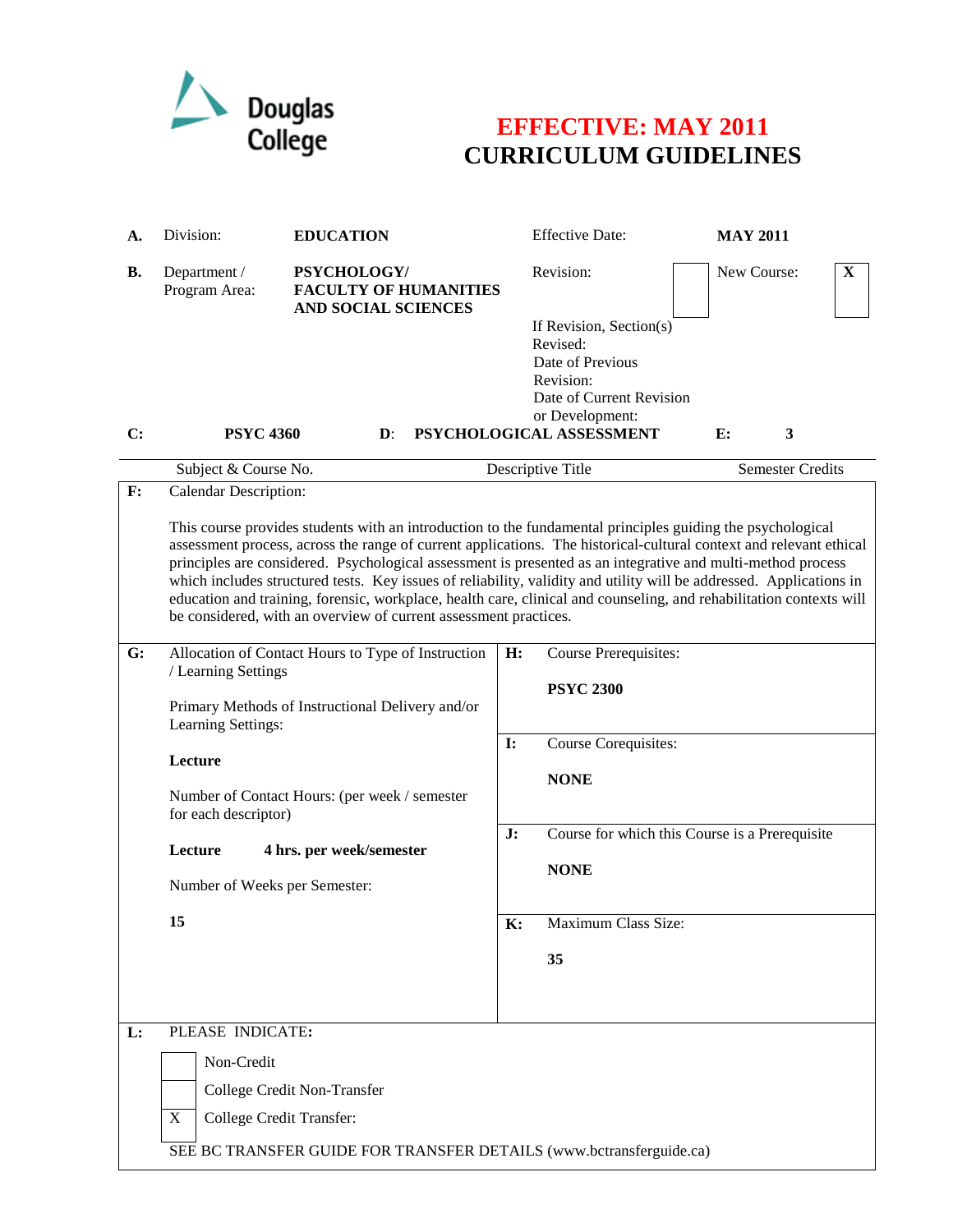| M:        | Course Objectives / Learning Outcomes                                                                                                                                                                                                                                                                                                                                                                                                                                                                                                                                                                                                                                                                                                                                                             |  |  |  |  |
|-----------|---------------------------------------------------------------------------------------------------------------------------------------------------------------------------------------------------------------------------------------------------------------------------------------------------------------------------------------------------------------------------------------------------------------------------------------------------------------------------------------------------------------------------------------------------------------------------------------------------------------------------------------------------------------------------------------------------------------------------------------------------------------------------------------------------|--|--|--|--|
|           | Students will demonstrate an understanding of:                                                                                                                                                                                                                                                                                                                                                                                                                                                                                                                                                                                                                                                                                                                                                    |  |  |  |  |
|           | 1. Historical and cultural contexts of and consequent implications for the assessment process<br>Statistical concepts of particular importance to psychological assessment, including reliability, validity<br>2.<br>and utility, normal distributions, standardization<br>The process of test development<br>3.                                                                                                                                                                                                                                                                                                                                                                                                                                                                                  |  |  |  |  |
|           | Students will be able to interpret, calculate or apply statistics of particular importance to psychological testing.                                                                                                                                                                                                                                                                                                                                                                                                                                                                                                                                                                                                                                                                              |  |  |  |  |
|           | Students will be able to articulate and apply relevant ethical principles.                                                                                                                                                                                                                                                                                                                                                                                                                                                                                                                                                                                                                                                                                                                        |  |  |  |  |
|           | Students will be able to describe current practices in psychological assessment across a range of service-<br>provision contexts: education and training, forensics, workplace, healthcare, clinical/counseling,<br>neuropsychological.                                                                                                                                                                                                                                                                                                                                                                                                                                                                                                                                                           |  |  |  |  |
| N:        | <b>Course Content:</b>                                                                                                                                                                                                                                                                                                                                                                                                                                                                                                                                                                                                                                                                                                                                                                            |  |  |  |  |
| <b>O:</b> | Historical overview and implications of cultural context for psychological assessment<br>1.<br>2.<br>Ethical principles<br>Assessment as an integrative process<br>3.<br>Reliability, validity, utility considerations<br>4.<br>Test development<br>5.<br>Normal distributions, normative samples, standardization and the meaning of individual scores<br>6.<br>Statistics of particular importance to psychological testing<br>7.<br>Psychological assessment applications in:<br>8.<br>a. education and training<br>b. forensics<br>c. the workplace<br>d. healthcare<br>e. psychodiagnostics and psychological treatment<br>f. neuropsychology<br>Methods of Instruction<br>The primary methods of instruction will be lecture, with intermingled group activities, case study presentations, |  |  |  |  |
|           | audiovisual media and guest lectures.                                                                                                                                                                                                                                                                                                                                                                                                                                                                                                                                                                                                                                                                                                                                                             |  |  |  |  |
| P:        | Textbooks and Materials to be Purchased by Students                                                                                                                                                                                                                                                                                                                                                                                                                                                                                                                                                                                                                                                                                                                                               |  |  |  |  |
|           | Texts will be updated periodically. An example of an appropriate text is:                                                                                                                                                                                                                                                                                                                                                                                                                                                                                                                                                                                                                                                                                                                         |  |  |  |  |
|           | Cohen and Swerdlik (2009) Psychological Testing and Assessment. McGraw Hill publishers.<br>Aiken and Groth-Marnat (2006) Psychological Testing and Assessment. Pearson.                                                                                                                                                                                                                                                                                                                                                                                                                                                                                                                                                                                                                           |  |  |  |  |
| Q:        | <b>Means of Assessment</b>                                                                                                                                                                                                                                                                                                                                                                                                                                                                                                                                                                                                                                                                                                                                                                        |  |  |  |  |
|           | Evaluation will be carried out in accordance with Douglas College policy. Evaluation will be based on course<br>objectives and include some of the following:                                                                                                                                                                                                                                                                                                                                                                                                                                                                                                                                                                                                                                     |  |  |  |  |
|           | 1. multiple choice, short answer exams<br>2. term paper: mock integrative psychological assessment report<br>3. brief written assignments<br>4. active participation                                                                                                                                                                                                                                                                                                                                                                                                                                                                                                                                                                                                                              |  |  |  |  |